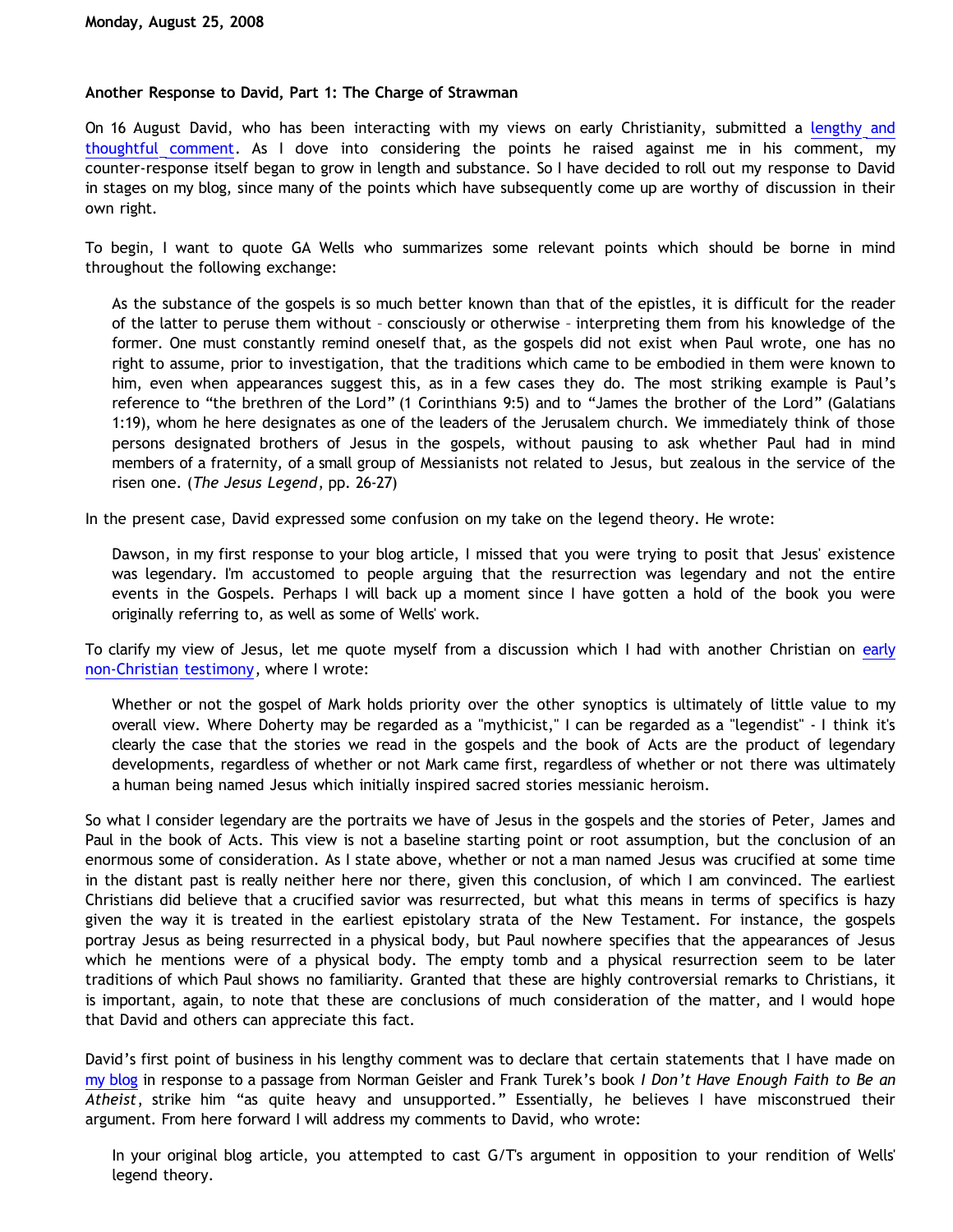I reviewed what I wrote in my initial blog, and I don't see where I put as specific a cast on the section I quoted from Geisler and Turek's book as you say here. Geisler and Turek are the ones who are saying that Paul's "testimony could describe a legend, because it goes right back to the time and place of the event itself." I'm simply pointing out that this begs the question against the view that Jesus' resurrection is legendary. It begs the question because it assumes the truth of the gospel accounts of the passion (for how else does one figure a date for the resurrection), but that's precisely what's in question vis. the legend theory. Below you mention that there are many different legend theories, which is fine, but which legend theory holds that the resurrection actually happened? For my point here to obtain, the legend theory in question does not need to be Wells' own, or even my own "rendition" of Well's theory. For one could, against Wells' earlier views (but in line with his mature view), hold that there was really a man, very possibly named Jesus, who was crucified, but still hold that the resurrection story itself is a legend.

# David wrote:

I assumed that G/T was indeed arguing against the legend theory, because normally folks don't simply toss a position at an author and criticize them for not dealing with it when the author didn't aim to in the first place.

Geisler and Turek do not attempt a full-fledged refutation of the legend theory. Rather, they offer a very commonplace dismissals of it in the form of passing blows, in the present case claiming that the earliest testimony of the resurrection is essentially too early for a legend to have developed. This simply assumes that the resurrection actually happened, which – when it comes to considering the legend theory – is precisely what's in question. I have quoted Geisler and Turek, so there should be no question that they said what I've quoted them saying.

#### David wrote:

I also assumed when you accused professional philosophers of question begging and lying, that perhaps I shouldn't judge until I could have a look at the source.

I certainly have no objection to consulting a source when it's been critiqued to confirm whether or not the critique in question distorts it. For the record, however, I do not consider either Geisler or Turek to be "professional philosophers." They're apologists for a religious view, which in my view is anti-philosophical. But I still have no objection to you checking the source for yourself. That's why I give the book's name and page numbers. It's a way of saying "See for yourself." Wouldn't it have been nice if Paul had done the same when he claims that Jesus appeared to some 500 or so people?

#### I wrote:

But if the Jesus story were a legend in the first place - the very premise which our authors are trying to defeat, then appealing to what might have happened or could have happened to Jesus' body simply begs the question, for it assumes precisely what they are called to prove: namely that the story we have of Jesus in the New Testament is not legend. If the story about Jesus is merely a legend, then there was no body to crucify and seal in a tomb or parade through the streets of Jerusalem.... Geisler and Turek's book is admittedly aimed more at a popular audience, but it's fair game so far as I see it, and it's typical in regard to how blatantly many Christians beg the question when it comes to how they argue against the legend theory.

### David wrote:

Simply put, I think you've built a straw man and forced it to beg the question. Does G/T present Habermas' resurrection argument to conclude that the legend theory is false? No.

As I read it, Geisler and Turek's purpose in citing Habermas appears to be, at the very least, in the interest of establishing the position that I Cor. 15:3-8 contains a quotation from a creed which predates Paul, thus making what we read in Paul earlier than even Paul's own letter. This fits the overall purpose of the chapter in which the offending passage appears, which they title "Do We Have Early Testimony About Jesus?"

Let's look specifically at what they write when they invoke Habermas:

"as Gary Habermas points out, most scholars (even liberals) believe that this testimony was part of an early creed that dates right back to the Resurrection itself - eighteen months to eight years after, but some say even earlier." (*I Don't Have Enough Faith to Be an Atheist*, p. 242)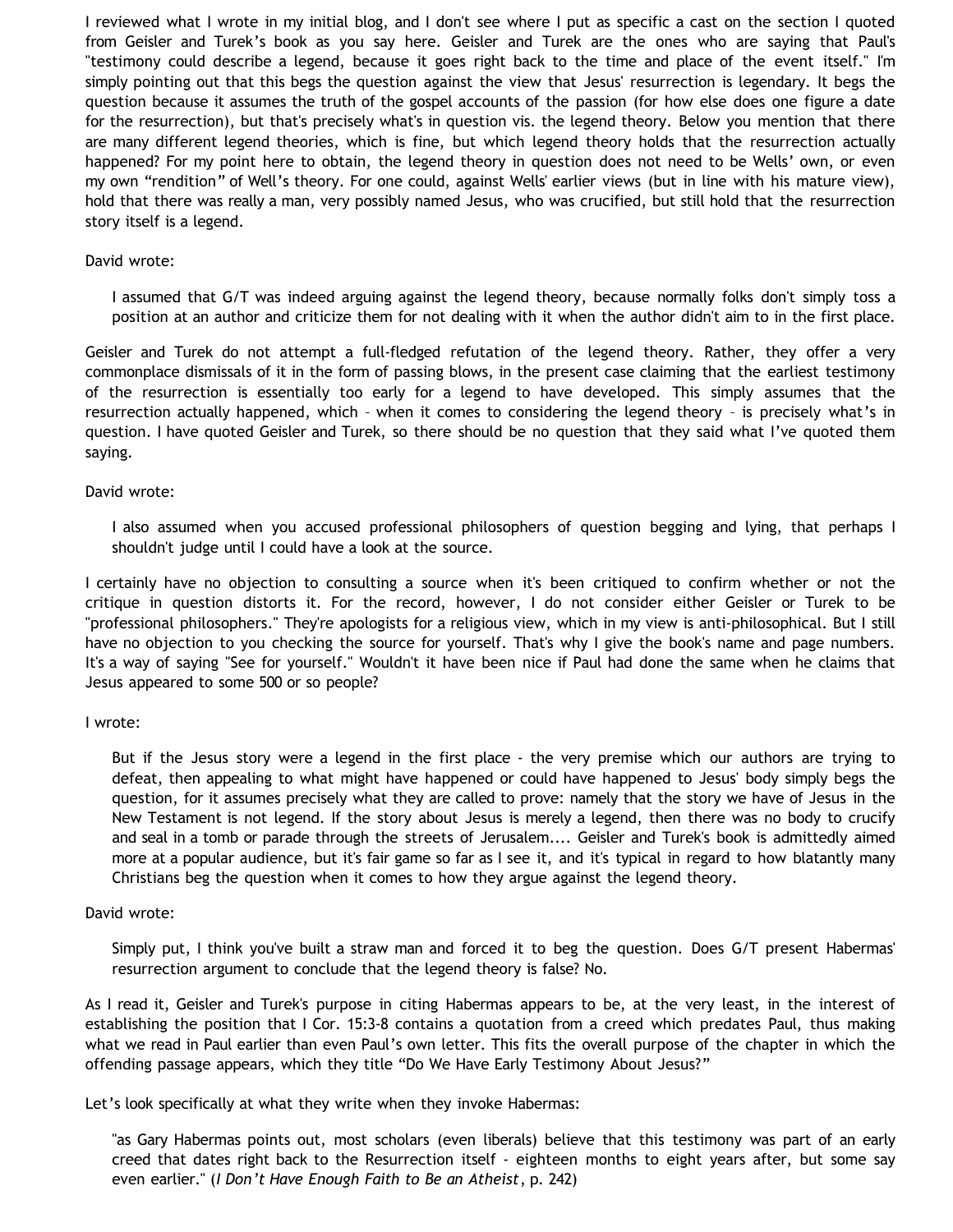Now it is unclear where Habermas leaves off and Geisler and Turek pick back up. It's clear from what Geisler and Turek give that Habermas has affirmed that "most scholars... believe that this testimony was part of an early creed." But does Habermas also think that "most scholars believe... that [this creed] dates right back to the Resurrection itself"? They do not quote Habermas (according to the book's index, p. 242 is the first reference to Habermas), but the way they have it does imply that Habermas believes this to be the case. At any rate, Geisler and Turek cite Habermas in order to substantiate the view that the alleged creed contained in I Cor. 15 is so early that it "dates right back to the Resurrection itself," and it is from this that Geisler and Turek go on to assert that "There's no possible way that such testimony could describe a legend, because it goes right back to the time and place of the event itself," which is the statement to which I raised my objection, which you find controversial. In essence, they cite Habermas as an authority in order to support their dismissal of the view that Jesus' resurrection is legendary. I have not mischaracterized Geisler and Turek (or Habermas), nor have I forced their statement into a fallacy which it clearly commits on its own.

## David wrote:

Besides the fact that there are all sorts of "legend theories" and Wells is the most extreme, you are missing out on what is actually being argued.

I don't think I've missed what Geisler and Turek were trying to argue. It's pretty clear what they were trying to establish. As for Wells' legend theory, he has modified it in recent years, and I don't think it was ever as radical as Doherty's view.

David wrote:

Generally when New Testament scholars speak of "embellishments" or "legend development" they are not necessarily asserting that the narratives are not without any historical seed at all;

Depending on what "historical seed" is considered to me, this may very well be the case. But I don't think it's relevant in establishing the charge that I have misconstrued Geisler and Turek's points. Wells' more mature line of thinking on the matter, for instance, does concede that there probably was a man, maybe even named Jesus, who died by crucifixion, thus satisfying this common expectation you mention of a "historical seed" element here, and that over time various legends developed about this man who was purportedly resurrected and "seen" in visions or waking fantasies, much like what many of today's Christians have experienced. Wells indicates his updated position in *Can We Trust the New Testament?* as follows:

The weakness of my earlier position was pressed upon me by J.D.G. Dunn, who objected that we really cannot plausibly assume that such a complex of traditions as we have in the gospels and their sources could have developed within such a short time from the early epistles without a historical basis (Dunn [*The Evidence for Jesus*], p. 29). My present standpoint is: this complex is not all post-Pauline (Q, or at any rate parts of it, may well be as early as ca. A.D. 50); and – if I am right, against Doherty and Price – it is not all mythical. The essential point, as I see it, is that the Q material, whether or not it suffices as evidence of Jesus's historicity, refers to a personage who is not to be identified with the dying and rising Christ of the early epistles. (p. 50)

#### David wrote:

specifically, G/K are not defending against the supposition that Paul took some pagan mythology to wash down his hallucinations, and then regurgitated some no-less-than maniacal letters with which later writers found much accord and fabricated more complex Jesus tales.

Perhaps they aren't. Incidentally, if this comment is intended to reflect Wells' case, I'd recommend a closer study of it.

David wrote:

Indeed, if G/K is arguing for the historicity of the resurrection and not the historicity of the whole "Jesus story", this is a sound argument.

What exactly is the "sound argument" you refer to here?

## David wrote:

On that note I contend that if the legend theory you suppose is true, then Paul is completely insane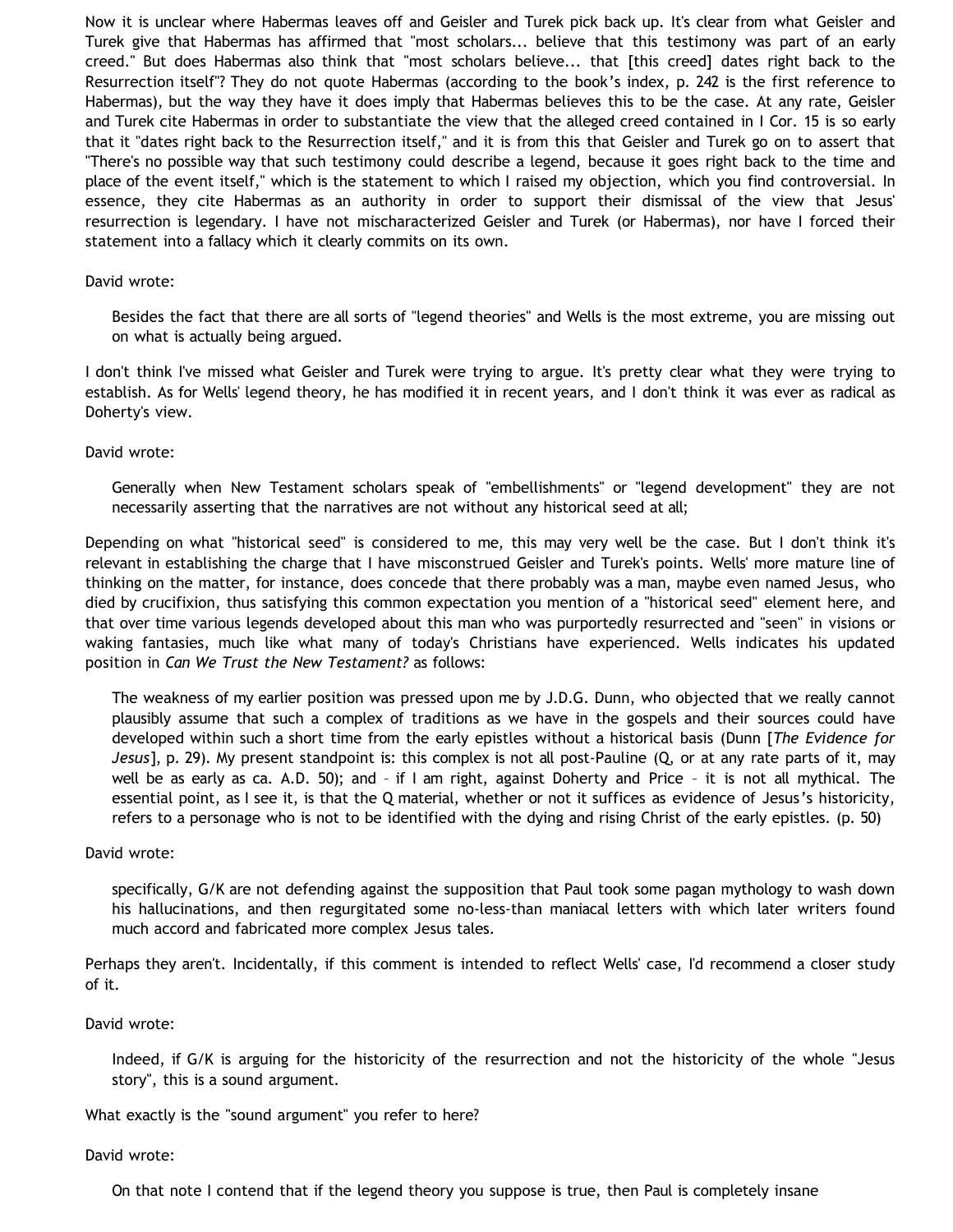I'm reminded of Festus in Acts 26 who calls Paul "mad" to his face. Regardless, it is hard to perform a psychological evaluation on someone who's been dead for over 1900 years. But judging by the content of his letters, supposedly he actually believed what he preaches in them, I would say he was at the very least hyper-delusional. His worldview was so steeped in the primacy of consciousness that such delusion is unavoidable if it is taken seriously. For that matter, I think Christians today are deluded, at least when it comes to their religious views. Fortunately for them, most believers are well rehearsed at compartmentalizing their beliefs, but there are some who do make the attempt to integrate their religious views with their life in the world. It's not a very pretty sight.

## David wrote:

(after all his statements are incoherent without the Gospels being read back into them or assuming his audience had any idea of what he meant),

I wouldn't argue this at all. With regard to the resurrection, for instance, Paul's letters could make sense if the resurrection he had in mind were believed to have taken place two centuries prior to his own time just as well as (if not even better than) if it were believed to have taken place when the gospel narratives situate it. Paul's letters could make sense if his Jesus was not supposed to have been born of a virgin, raised by a carpenter, baptized by John the Baptist, betrayed by Judas Iscariot, tried by Jesus, crucified outside Jerusalem, entombed under the auspices of Joseph of Arimathaea, visited by a group of women, etc. The intelligibility of Paul's letters in no way necessitate any of these gospel elements. From what we learn from Paul's letters, Jesus' parents could have been named Bob and Cindy, they could have been shopkeepers selling textiles, living in Macedonia ca. 200 BCE. The twelve could have been an institution of enthusiasts, like die hard rockstar groupies, whose members are replaced after passing on, keeping the fire of their devotion alive for generations, as is common in religious cults. They need not have been named Matthew, Peter, John, etc. From what Paul gives us, they could have had names like Habeeb, Carl, Suki, or Bill. Paul nowhere specifies that "the twelve" were men; it could have been a coed group from all that he gives us. From Paul's letters, we never learn how old Jesus was when he was crucified. He could have lived to 70 years of age for all that he gives us. Paul never speaks of an empty tomb; he just says Jesus "was buried." Thus for Paul, his Jesus could have been buried in the ground, under a pile of rocks, in a mass grave, etc. Nothing in Paul's letters necessitate a sealed tomb, as he never mentions it. In fact, while I realize that the Greek word 'thapto' in I Cor. 15:4 means 'bury' or 'inter', and that interment can mean depositing the deceased in either a grave or a tomb, virtually all the English translations I've seen use the word 'bury' instead of 'inter' in I Cor. 15:4. And typically, when someone says a dead person has been "buried," I tend to think of a grave, not a tomb per se.

# David wrote:

and the Gospel writers are some of the most outrageous fraudsters fiction has ever seen.

You're free to worry about such rankings, but fiction is fiction any way you slice it.

### David wrote:

Now back to this corny book (actually I agree with your analysis there). G/T is specifically arguing for the historicity of the resurrection, which, as you've pointed out, rests on other premises (the historicity of specific statements made in the Gospels) to support it. It is perfectly valid argumentation to have a series of linked premises (with sub-arguments) that support a larger conclusion.

Premises offered in support of a conclusion would be a minimum requirement for validity. I don't think anyone is disputing this. But the way these authors attempt to counteract the charge that Paul's testimony might be a product of legend is to claim that it is essentially too early to be such, and the only way they can argue this is by taking the portraits of Jesus which we find in the gospel narratives for granted, which – unlike Paul – puts Jesus' life, crucifixion and resurrection in a historical context, indeed one which does not at all fit well with Paul's overall conception of Jesus. In other words, if Paul is thought to be relating a legend, it won't do to challenge this thought by pointing to later writings (namely the gospel narratives) which would surely be legends if that thought were true.

### David wrote:

One need not reject or accept the entire New Testament as legend; indeed many critical scholars reject the miracle stories and resurrection as legendary yet find no good reason to reject the descriptions of political events, geography, etc.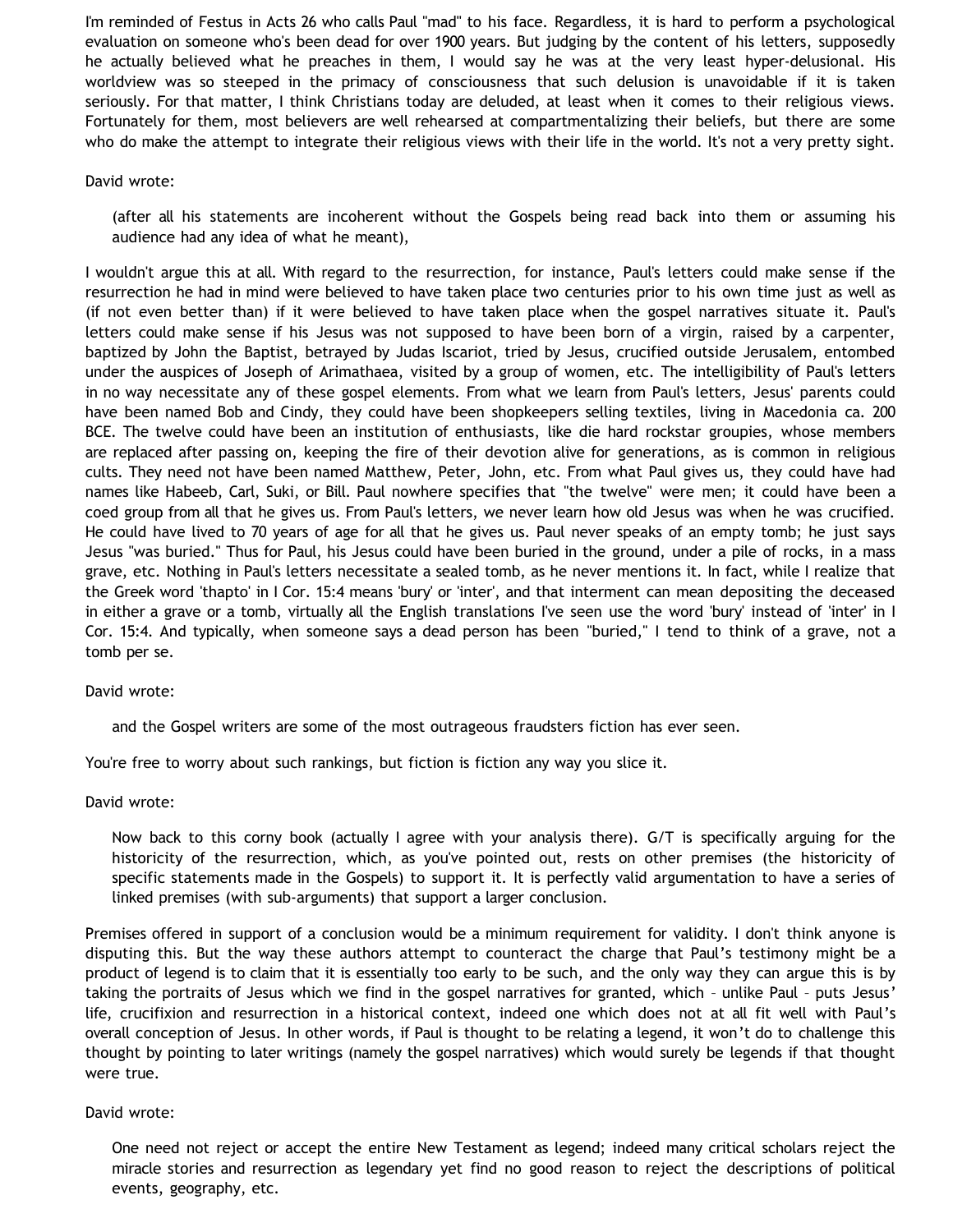Indeed, I acknowledge the actual existence of places like Jerusalem, Galilee, the Dead Sea, Damascus, Tyre, Ephesus, and Rome, all of which are mentioned in the New Testament. So do Wells, Doherty and other legend theorists. Similarly, I acknowledge the actual existence of the state of Kansas, which is where Dorothy lives according to *The Wizard of Oz*. However, because this story mentions an actually existing place, does not at all suggest to me that the story itself is true. Fiction can easily use actual places and genuinely historical events as backdrops for its characters and plot development.

# David wrote:

Regardless, you are misrepresenting G/T and introducing a false dichotomy.

So now I'm guilty of a second fallacy. Well, let's see.

# David

Craig Blomberg discusses this dichotomy: "It certainly seems fair to say its no more appropriate to take the hardest and most fantastic part of a piece of literature and write all the rest of it off as a result, than it is to take the most sober, corroborated piece of literature and use that as a reason for believing everything else in the document." (Difficult Questions about the New Testament, mp3 online).

I think you may have read quite a bit more into my position than is warranted. As I mentioned above, I do not doubt the historicity of many of the geographical places mentioned in the New Testament. So I'm not throwing the baby out with the bathwater as it were. However, I would point out that I don't subscribe to the historicity of, say, Jerusalem or the Dead Sea *because* it's a setting backdrop in the New Testament. Besides, if it is acknowledged that portions of the gospel portraits of Jesus qualify as a "fantastic part of a piece of literature," as Blomberg seems to be doing in the excised portion of his speech (I have not listed to it, so you can clarify this), then that seems to be quite a concession on his part. I see no problem with accepting as factual elements such as the existence of Jerusalem, the Sanhedrin, the prefecture of Pilate, the existence of donkeys, pigs, the Sea of Galilee, Capernaum, etc., while viewing the stories of Jesus' virgin birth, escape from the slaughter of the innocents, miracle performances, magical healings, parables, resurrection, etc., as legendary.

# I wrote:

There's a persistent and annoying perhapsical nature to all this, and puts a great burden on the memories of those whom Paul personally missionized, persons who may or may not have been the recipients of Paul's letters, which - like I Corinthians - was addressed to the church as a whole, not to a specific individual.

# David responded:

You complain that there is a "perhapsical" nature to this whole idea that Paul's letters were not written in a contextual vacuum.

I don't think - nor did I say - that Paul's letters were "written in a contextual vacuum." Recall that the statement you quote from me above was made in the context of the following point regarding Paul's unexplained mentioning of "the twelve" and "the apostles" in I Cor. 15:3-8:

I would suspect that at least some of Paul's readers would have wondered whom he meant by "the twelve" and who were "the apostles" he mentions. Apologists typically respond to these kinds of questions by alleging that Paul's audiences would have known whom he had in mind with such expressions, because this would have been included in his on-site missionary work when he visited the churches he later addressed in letters.

The standard refrain that Paul's intended audience would have just known what he was talking about, does not help us very much, because it does not supply the details which Paul fails to give, nor does it confirm that the individuals who made up "the twelve" were the disciples mentioned in the gospels. Indeed, by indicating that we are not Paul's intended audience, believers suggest that what Paul is saying in his letters was not directed to us. But Christians performatively behave otherwise, expecting everyone to take what Paul says as if it applies to us today.

The point is that this kind of apology still does not establish who were members of the groups which Paul mentions. It is unknown what Paul taught the Corinthians when he was watering the church there. When he visited the church, did he name the members of "the twelve" and "the apostles"? How could we know? Does a passing mention of these groups indicate that he did? That seems rather tenuous, but tenuous inferences are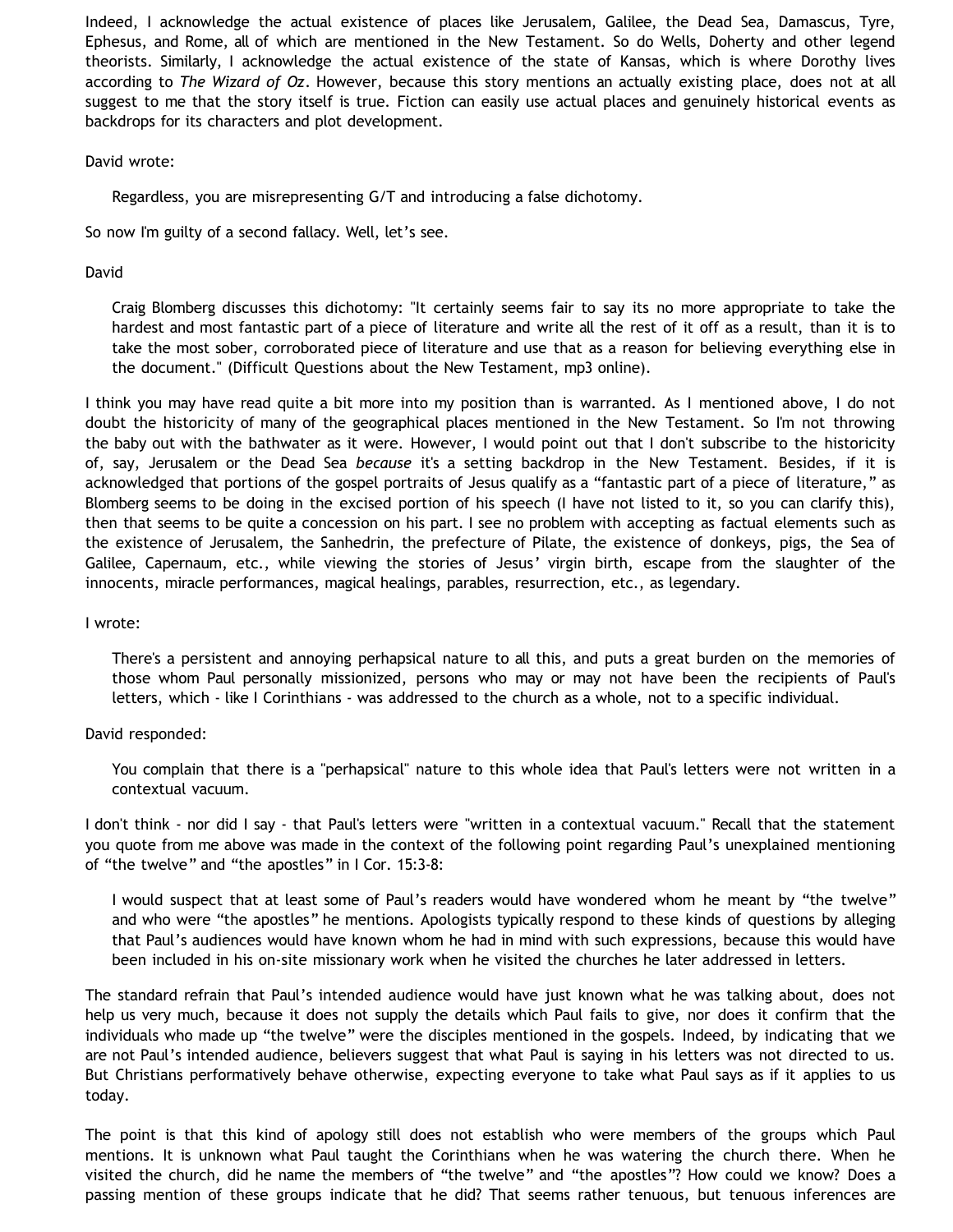pretty much all we have to go on given the scantiness of the details here, so it could go either way. But if it is not possible to establish that Paul did identify the members of either group when he was actually at the church in Corinth, how is it any more possible to know who those members were, especially since Paul himself never mentions "the twelve" again in any of his letters, or provides a list of who were "the apostles"?

Besides, regarding the members of "the twelve," even going by the gospels, is no cut-and-dry affair. Wells describes the quagmire as follows:

The twelve disciples are often regarded as guarantors of Jesus' historicity, although we are told nothing of most of them except their names, on which the documents do not even agree completely. In Mk. and Mt. the list of names is also very clumsily worked into the text. All this makes it obvious that the *number* is an older tradition than the *persons*; that the idea of the twelve derives not from twelve actual disciples, but from some other source – quite possibly from the expectation that Jesus, as Messiah, would command twelve men as leaders and judges of the new Israel. Thus the epistle of Barnabas (written some time between AD 70 and 145) says (ch. 8) that 'those whom Jesus empowered to preach the gospel were twelve in number, to represent the tribes of Israel, which were twelve'. The fourth gospel (unlike the synoptics) does not even list the names. From 6:60 we learn that the disciples are 'many', and a few verses later Jesus is suddenly made to address 'the twelve'. There has been no previous hint of choosing the number. Clearly, then, John knew of a tradition that there had been twelve disciples, but was unable or unwilling to elucidate it and is therefore not a valuable witness to its historical accuracy. In the synoptics, Peter, James and John are Jesus' most intimate disciples, but in the fourth gospel Peter plays but a minor role, and James and John are not mentioned at all. (Jn. 21 – generally admitted to be an appendix added to the solum conclusion of the gospel recorded at the end of ch. 20 – does indeed mention 'the sons of Zebedee', but even here they are not named as James and John.) ON the other hand, the fourth gospel makes disciples of personages who are not mentioned in the synoptics (Nathanael, Nicodemus). All this is clear evidence that the traditions on which the fourth evangelist drew were aside from the synoptic stream. (*Did Jesus exist?*, p. 122)

So even when we get to the gospel narratives, where specifics are finally given to inform what is meant by "the twelve," there is not only disagreement and confusion among the gospels, but also signs that the number itself had a theological significance in and of itself apart from any individuals thought to make up its membership.

Now my point above, to which you (David) were responding, has to do with how cavalierly apologists have routinely discounted the conspicuous silences we have in Paul on such matters. The view that what Paul mentions in passing in his letters would have made sense to his readers because they would have already known what he was talking about, which insofar as it goes may have been the case, tends to be used to secure a harmonization with the later gospel accounts that is not supported by what we actually find in Paul's and other early letters. The common defense that Paul would not have needed to "repeat" what his intended audiences would have already possessed as common knowledge is asserted in order to explain these silences. It is into this unrecorded gap that apologists have inserted all the details of the gospel narratives which are absent in Paul's letters. Geisler and Turek, for instance, intimate that when Paul mentions "the twelve" in I Cor. 15, that we have the names of those people, even though Paul never identifies who they may be. Where do they get these names? From the gospels, of course. Can we name them? Sure, if we insert what the gospels at this point. One of those twelve, of course, would be Judas the traitor, but we've already seen how this poses problems. And which list of disciples do we go with? The one in the synoptics? Or a list that John does not give, but would apparently need to include Nathanael and Nicodemus? The truth of the matter is that we don't have the details of what Paul taught on his missionary journeys, other than what is indicated in his letters. Paul does not tell us that "the twelve" are people who traveled with Jesus on his missionary journeys throughout the Judean countryside during his earthly life. Indeed, nothing in Paul suggests this.

Wells points out how apologetic responses to the silences in Paul's and other early NT letters often involve an appeal to silence of their own:

I remain critical of many of Dunn's arguments against me. He acknowledges what he calls a well-known " relative silence of Paul regarding the historical Jesus." But in this context of his criticism of me, he fails to note that it is not Paul alone who is thus silent, but all the earliest extant Christian writers; and he tries to account for Paul's silence by the familiar hypotheses that Paul "had little need or occasion to refer back to Jesus' earthly ministry," and could in any case take for granted that his addressees already knew all about it. To show that these explanations will not do was an important part of my task in *The Jesus Myth*, where I also had to counter (pp. 245ff.) the standard argument (often regarded as decisive, even by those who deprecate arguments from silence!) that, since ancient opponents of Christianity did not deny that Jesus existed, his crucifixion under Pilate can be taken as historical. What outsiders in the first century thought of Christianity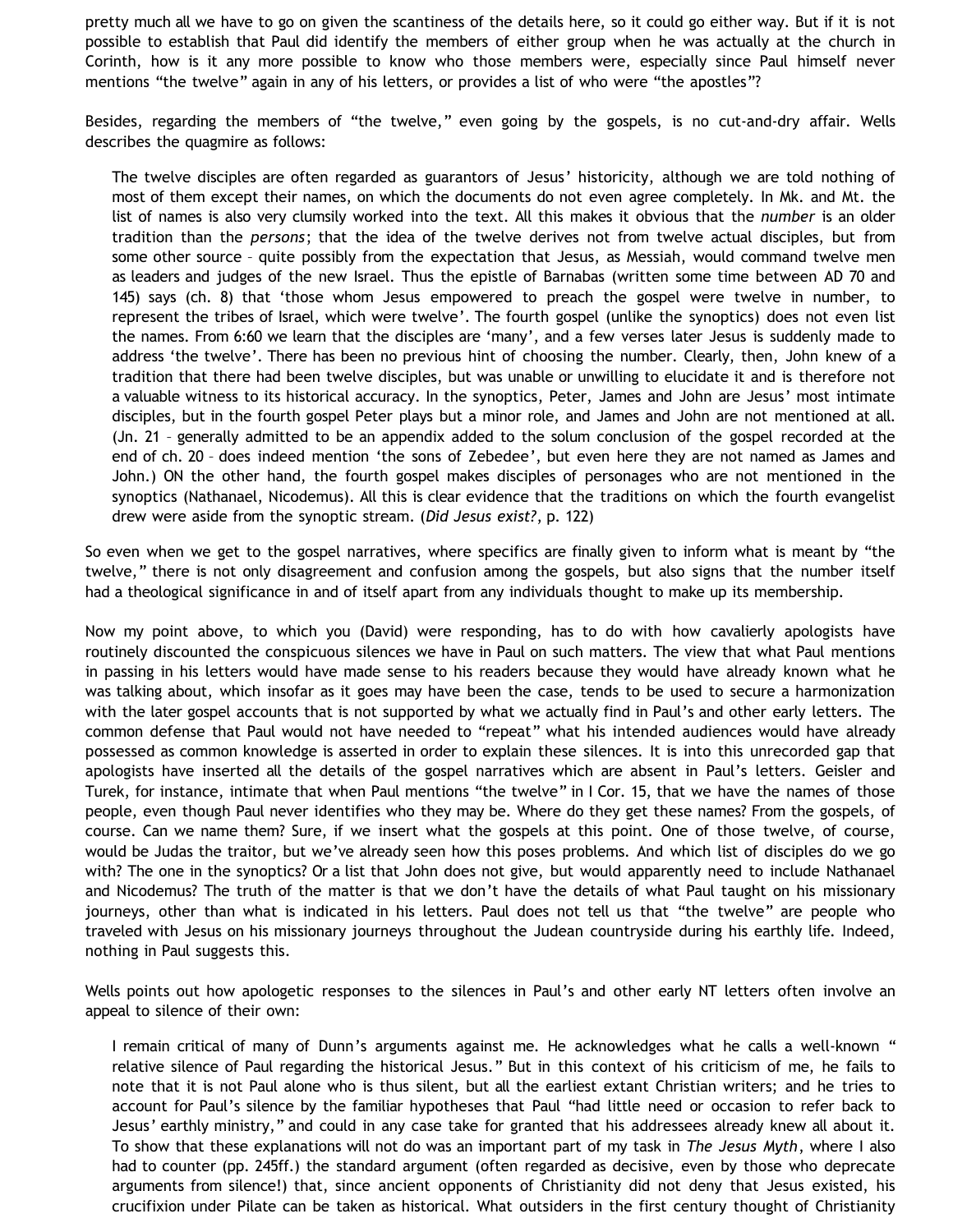we do not know, there being "no evidence at all for any views they may have held" of it (Downing, [*Making Sense in (and of) the First Christian Century*], p. 142). Downing gives evidence that the first outsiders whose reactions are preserved for us in any detail regarded Christians as "followers of a Cynic philosophical lifestyle" (p. 145). It has been repeatedly noted that, by this time, men who were both teachers (Cynic or other) and miracle workers were familiar figures. Consequently, there was no reason why the historicity of anyone alleged to have been such a teacher should have been questioned. (*Can We Trust the New Testament?*, pp. 50-51)

Elsewhere Wells shows how the silence which Dunn cites on the part of opponents of Christianity can be easily explained:

Practically all commentators retain belief in Jesus's crucifixion under Pilate and hence accept the historical framework given to his life in the gospels... Much is made of the fact that his existence – and by this is meant his ministry and his subsequent crucifixion in the opening decades of the first century – was not impugned even in antiquity. "No ancient opponent of early Christianity ever denied that Jesus existed. This is the Achiles's heel of attempts by a few modern scholars such as G.A. Wells to deny that Jesus existed." Thus writes Graham Stanton in a dismissive footnote. ["Jesus of Nazareth: A Magician and a False Prophet Who Deceived God's People?", in Green and Turner, *Jesus of Nazareth: Lord and Christ*, p. 165n.] If such denials were made at all in the earliest days of Christianity, one would expect them from Jews rather than from pagans, as Jews encountered Christians and their ideas from Christianity's inception. It is clear from 2 Cor. 11:24 ("Of the Jews five times received I forty stripes save one") that both Paul and the Jews who punished him regarded the Christian movement as falling within Judaism. And some Jews may well have found the Jesus portrayed by early missionaries – the Jesus figured in the early epistles – not credible as a historical personage: for this Jesus, in his human aspect, is a shadowy figure, not said in these documents to have taught or worked miracles, nor to have lived and died recently in specified circumstances. But what non-Christian Jews of the mid-first century thought of him, if anything, is not extant. Rabbinic traditions make their first extant appearance only a good century later, and moreover have been censored in the course of their transmission – " by Christians out of hostility... and by Jews as a means of self-protection" (Wilson [*Related Strangers: Jews and Christians 70-170*], p. 170). Pagans, for their part, will have had little by way of open conflict with earliest Christianity, and surely not enough exposure to it for their writers to take note of it before the gospels had become available. Subsequent opponents, Jewish and pagan alike, will have gathered from these gospels that Jesus was a teacher and wonder-worker of a kind perfectly familiar in both the Jewish and pagan world. As he could thus be assigned to a familiar category, there was no reason to query his historicity. References to him as a teacher and 'magician' are prominent in the rabbinic notices (Details in Wilson... pp. 186ff). (Wells, *The Jesus Myth*, pp. 245-246)

# David asked:

Yet haven't answered my question: is it really more probable that Paul was writing nonsense?

As opposed to what? Paul was a religious missionary. In his mind, it was not nonsense. But to a sober, rational individual, it is certainly nonsense. Similarly with Marshall Applewhite: is it really more probable that he was preaching nonsense rather than, say, truth, when he claimed that a spaceship was hiding in the tail of a comet preparing to pick up the souls of him and his suicidal clan? In his mind and in those of his followers, this fantasy was certainly not nonsense. They demonstrated their faith in Applewhite's premises by poisoning themselves in 1997. Many Christians have intimated that the apostle's alleged willingness to die is evidence of the truth of their beliefs. If willingness to die is demonstrative of the truth of one's beliefs, then Marshall Applewhite and his suicidal cult were demonstrating the truth of their claims. After all, who would die for the sake of nonsense or untruth? Certainly not someone who considered the beliefs he was willing to die for to be true and not nonsensical. Then again, the notion of dying for something has always struck me as odd. How is truth served if one dies for it? If it were true, it would have already been true, and one's death does not make a truth truer than it already was.

# David:

I think the legend theory per Wells has much more perhapsing to account for then any theory of New Testament origins.

Perhaps, but maybe not. Wells has modified his position (which demonstrates that he is not simply pushing a theory as some kind of publicity stunt), but throughout he is very careful to document support for his points and does so by deferring to the scholarly literature on the topic. In the introduction to his *The Jesus Legend*, Wells draws express attention to this feature of his writing: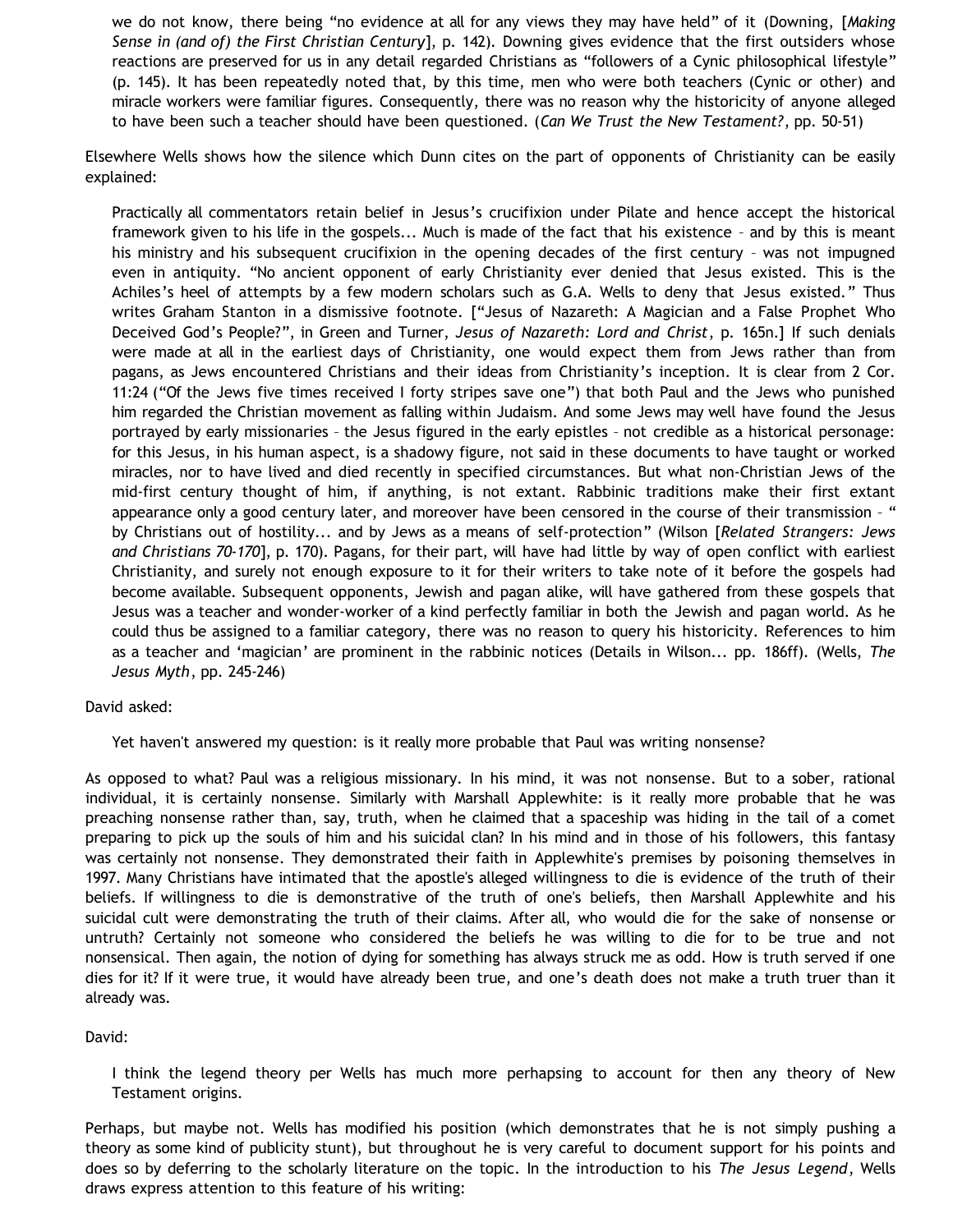Readers will see that in this book as in previous ones I owe a great deal to the painstaking work of the scholarly and critical theologians, and have not ignored that of their more traditionally-minded and conservative colleagues. I have thought it mostly unnecessary to indicate the clerical or academic status of any of them, but readers will be aware that books issued by SCM (Student Christian Movement), SPCK (Society for Promoting Christian Knowledge), and other well-known theological publishing houses were not written by partisan atheists. Indeed, nearly all my references are to scholars with theological commitments. Even the most skeptical of them manage somehow to soldier on. Adrian Hastings, whom I have already quoted, sees around him "almost infinite unanswered and seemingly unanswerable questions," but nevertheless abides by "that singular cornerstone of Christian belief: the mysterious universality and finality of meaning of Jesus the Christ" ([*The Theology of a Protestant Catholic*, 1990], pp. 2-3). Alan Sell, well aware of all the problems, seeks "a truly contemporary theology." It

will be fired by the Gospel, grounded in the Scriptures, nourished by the Catholic faith of the ages, fertilized by Reformation emphases, tempered by Enlightenment critiques, and applicable today.

This from his 1992 inaugural lecture to a Chair of Divinity in the University of Wales. One can envisage the thunderous applause. (p. xxxi)

In any case, given the scantiness of the record we have in the New Testament, some "perhapsing" is always going to be unavoidable as we seek to understand its origins. But this does not give one license to prefer the fantasy of supernaturalism. I've found nothing in Wells that stretches beyond a rational evaluation of the data. Even the hypothesis that hallucinations had some momentous impact on the origins of Christianity does not figure centrally in his case, a topic which seems to preoccupy many apologists.

Rest assured, there's much more to come.

by Dawson Bethrick

Labels: [Christian Legends](http://bahnsenburner.blogspot.com/search/label/Christian%20Legends)

*posted by Bahnsen Burner at [6:00 AM](http://bahnsenburner.blogspot.com/2008/08/another-response-to-david-part-1-charge.html)*

### **9 Comments:**

## [madmax](http://www.blogger.com/profile/14375140131881725965) said...

Great post Dawson. I am relatively new to the "legend" or "mythic" approach to New Testament scholarship. Could you give a basic overview of it? For example who are the most important writers and how new is this approach?

I see that Doherty believes in a mythic Christ and I believe Price does also. But now you indicate that Wells does not rule out a historical Jesus. Is there a consensus out there among the skeptical Biblical scholars? Also, how large and influential is this field? Do writers like Wells, Price and Doherty carry much weight as of yet?

I wonder if we are witnessing the spread of rationality into the domain of Biblical research right before our eyes? Is it possible that in addition to the philosophical attack on religion and superstition unleashed by the Enlightenment, that rational Bible scholarship will also aid in the destruction of religion and Christianity by ultimately proving the Bible as totally man-made?\* I guess what I am asking is if the works by Price, Wells, Doherty and any others is the beginning of the most devastating scholarly attack that Christianity has yet faced?

\*I know that rational philosophy has already invalidated religion and killed "god" but I mean that it seams to me that the skeptical Bible scholars might eventually crack through and prove that either Jesus was not historical or that Christianity did in fact start as a mythical tradition. This would utterly destroy the "Bible as inerrant" view for all but true believers.

# [August 25, 2008 2:55 PM](http://bahnsenburner.blogspot.com/2008/08/7137335699391079742)

[david](http://www.blogger.com/profile/08071763988772047093) said...

Dawson,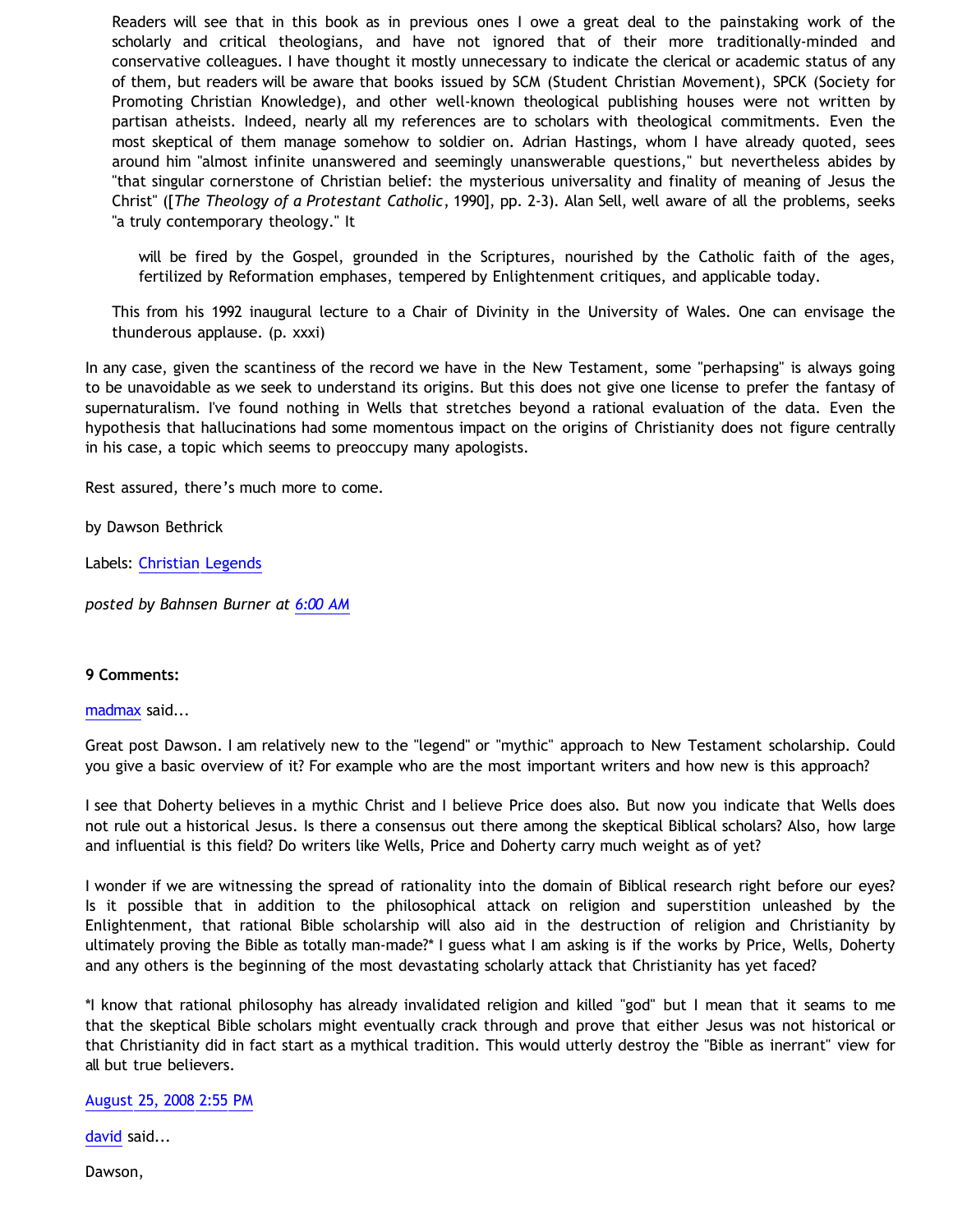Looking forward to your posts. Just a quick response:

1. If you wish to demonstrate the G/T argument to be circular, it should be quite easy. Just formally notate the argument and demonstrate where the conclusion is present in the premises.

In your original post you said, *"To make this kind of claim, the authors must assume the historicity of the gospel accounts of Jesus, which are the only documents in the New Testament which place Jesus' life, death and resurrection in a historical context. The authors are, in effect, using later documents to inform and corroborate earlier documents"*

# And also:

*"But if the Jesus story were a legend in the first place – the very premise which our authors are trying to defeat, then appealing to what might have happened or could have happened to Jesus' body simply begs the question"*

I think this clearly shows that you did not intend to deal with G/T's argument in the context of merely a legendary resurrection.

The chapter's stated intentions: *"We are simply trying to discover if the basic storyline is fact, not fiction. In order to discover this, we need to ascertain what kind of records comprises the New Testament. Are they documents written soon after the events by eyewitnesses or are they documents written much later by biased followers who simply embellished details about the life of a real historical figure?"* (pg 230).

You complain that they should not even assume Jesus' body was in the tomb, which is not consistent with what G/T is arguing from or against.

Earlier in the chapter, G/T present 12 facts that can be adduced from non-Christian references within 150 years of Jesus' life. Those 12 facts provide independent attestation to certain events in the Gospels, which can be used to date the crucifixion and thus assign an early date to the belief in resurrection. The whole purpose in assigning an early date is it makes the formation of legend less probable given the small window of opportunity for such to occur. Habermas' argument is merely demonstrating that early resurrection belief weakens assertions of legendary embellishment. As G/T points out, "there's no possible way such testimony could describe a legend, because it goes right back to the time and place of the event itself."

"dates right back to the Resurrection itself" - as in the date given to the event by historians who study the documents. Some scholars don't believe it actually happened, but that doesn't stop them from assigning a date. As Blomberg points out, just because you think they lied about the resurrection doesn't mean you should also assume they lied about the crucifixion. Indeed, dating Paul's letters is based on the date of the crucifixion, not the resurrection.

2. The Wells quote you've provided further illustrates what I consider to be a major exegetical blunder; namely, lumping the Gospels and Paul's Epistles into a single literary genre. It seems Wells has modeled his layers (you commonly use his term "early epistolary strata"), and in doing so looks at Paul's letters as merely data with a date. That is a very simplistic approach (contextually vacuous with respect to any literary framework).

3. As for your dismissal of Geisler as a professional philosopher because he holds a religious view different than your own (which is worldview bias plain and simple)…He has a PhD. in philosophy, has written over 65 books, and taught at the graduate level for decades. Basically should he just become an atheist and then you'd accept his credentials as a philosopher? Given religious views have driven the development of philosophical thought, by what standard would you deem defense of a religious position anti-philosophical?

4.Dawson said *", but there are some who do make the attempt to integrate their religious views with their life in the world. It's not a very pretty sight."* What specifically are you referring to?

5.Dawson: *"The standard refrain that Paul's intended audience would have just known what he was talking about, does not help us very much, because it does not supply the details which Paul fails to give, nor does it confirm that the individuals who made up "the twelve" were the disciples mentioned in the gospels."*

When Paul leaves out details that his original audience would need in order to interpret his writings, you must agree that it is more probable that he is writing with his audience's background knowledge in mind, correct?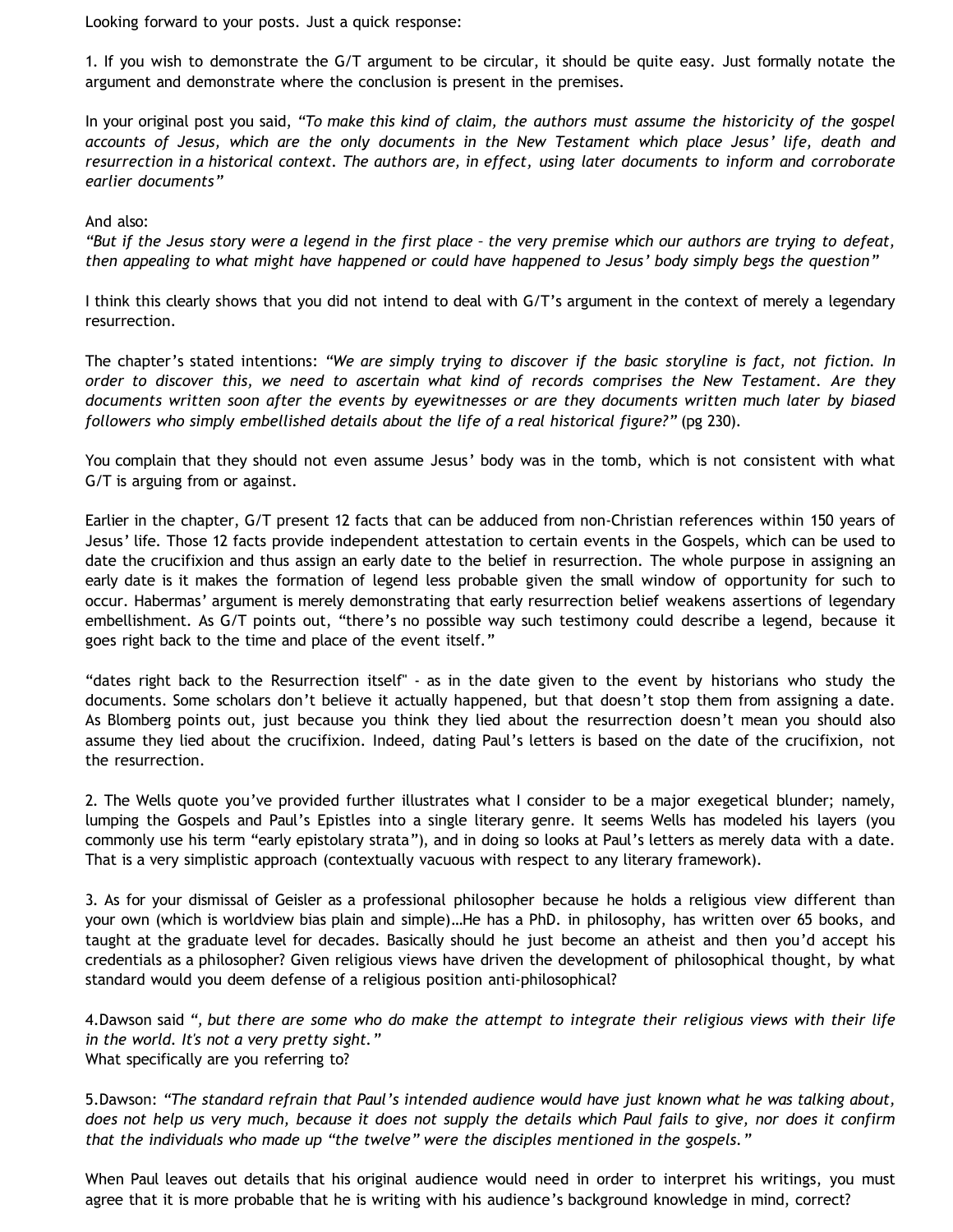# 6. Do you not think the legend theory of Wells to be rather ad hoc?

[August 25, 2008 9:11 PM](http://bahnsenburner.blogspot.com/2008/08/1094754011298123054)

### [Bahnsen Burner](http://www.blogger.com/profile/11030029491768748360) said...

David: "If you wish to demonstrate the G/T argument to be circular, it should be quite easy. Just formally notate the argument and demonstrate where the conclusion is present in the premises. In your original post you said, *"To make this kind of claim, the authors must assume the historicity of the gospel accounts of Jesus, which are the only documents in the New Testament which place Jesus' life, death and resurrection in a historical context. The authors are, in effect, using later documents to inform and corroborate earlier documents"* And also: *"But if the Jesus story were a legend in the first place – the very premise which our authors are trying to defeat, then appealing to what might have happened or could have happened to Jesus' body simply begs the question"* I think this clearly shows that you did not intend to deal with G/T's argument in the context of merely a legendary resurrection."

In the section which I quoted from Geisler & Turek's book, they raised numerous issues which I dealt with in my interaction with that quotation (e.g., where Paul got his testimony, the number of eyewitnesses he cites, as well as the earliness of the content in the passage). Their dismissal of the view that Jesus' resurrection is legendary was made in passing, and they do not seem to have mounted a full-fledged argument against this view. Their dismissal is typical from what I've seen from Christians, but at least here it has been published in a book by some big names in Christian apologetics. To reject the supposition that the resurrection is legendary, they have assumed a timeframe for it, which obviously comes from the gospels, and based on this timeframe claim that the creed which Paul is supposedly quoting in 1 Cor. 15 is essentially too early for it to have developed as a legend. But this procedure clearly assumes that the gospels' account of the resurrection is true, i.e., not a legend. This amounts to a circular argument.

David quoted Geisler & Turek: *"We are simply trying to discover if the basic storyline is fact, not fiction. In order to discover this, we need to ascertain what kind of records comprises the New Testament. Are they documents written soon after the events by eyewitnesses or are they documents written much later by biased followers who simply embellished details about the life of a real historical figure?"* (pg 230).

It sounds so innocent, doesn't it? "simply trying to discover..." But consider what Geisler & Turek say here, and consider what we know about the NT texts. Even on their own stated terms, problems abound. Paul was the earliest writer of the NT. He claims that Jesus had an earthly life, was crucified and resurrected. Was Paul an eyewitness to these things? No, he wasn't. So even if we want to say that Paul was writing "soon after the events" (something Paul himself does not indicate), he surely was not an eyewitness. The gospels, which do put a timeframe, location and situation to Jesus' life, crucifixion and resurrection, were written much later, and appear to draw on various traditions whose roots come from different corners of the cultic universe. Mark, the earliest gospel, appears to be a redaction of earlier traditions, while Matthew and Luke are clearly modeled on Mark's template, but incorporate - in different ways - source material which is foreign to Mark (the so-called Q or 'sayings' source). Furthermore, as we put the gospels under the jeweler's loupe, we see that the legend grows as it is retold. This trend continues beyond the canonical gospels and into other early writings. If I recall, the gospel of Peter, for instance, has the guards at the tomb actually observing the risen Jesus rising out of the tomb in the arms of two angels whose heads reach the heavens. When they report what they saw to Pilate, they claim that Jesus was "truly the Son of God" (or something like this).

David: "Earlier in the chapter, G/T present 12 facts that can be adduced from non-Christian references within 150 years of Jesus' life. Those 12 facts provide independent attestation to certain events in the Gospels, which can be used to date the crucifixion and thus assign an early date to the belief in resurrection."

The point in question, however, is not the date of the *belief* in the resurrection, but the time, place and circumstances of the resurrection as Paul understood it versus how the gospels portray it. As you yourself quote Geisler & Turek, they claim that the creed which Paul is supposedly reciting in I Cor. 15 "dates right back to the Resurrection itself."

David: "The whole purpose in assigning an early date is it makes the formation of legend less probable given the small window of opportunity for such to occur."

Understood. But how do they arrive at the date of "the Resurrection itself" without assuming the timeline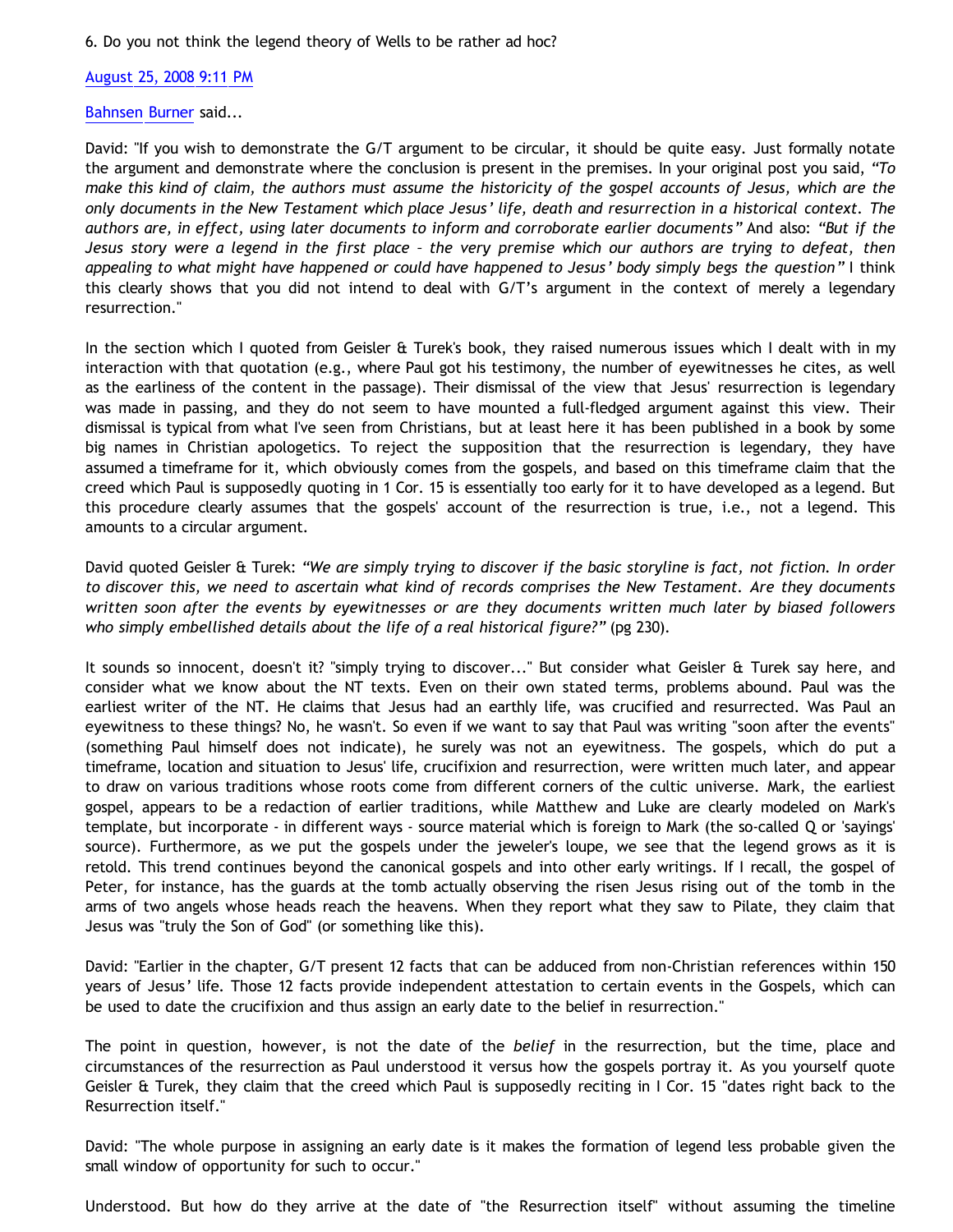inferred from the gospels? I asked you this earlier in our exchange, and you seemed to concede that one would need to rely on the gospels for this.

David: "Habermas' argument is merely demonstrating that early resurrection belief weakens assertions of legendary embellishment."

This would miss the point. How is "early" being determined? In fact, it's not "resurrection belief" that is of concern, so much as when the resurrection was believed to have taken place by the earliest Christians. Paul is the earliest Christian writer on record affirming belief that Jesus was resurrected. But when does he say this resurrection occurred? He gives no indication to this; he certainly does not imply that it happened recently. He speaks of it as if it took place in the distant past. As I quoted Wells, "People who claim to see a ghost do not necessarily suppose it to be the wraith of someone recently deceased." (*The Jesus Myth*, p. 125.) Most of the distinctive details which the gospels give to their portrait of Jesus (e.g., virgin birth, escape from the slaughter of the innocents, baptism by John the Baptist, the choosing of disciples to accompany him on his missionary journeys, wonder working, miracle cures, resurrecting the dead, etc., etc., are absent from the early epistles (both Paul's and others). Contrary to the character we read about in the gospels, Paul's Jesus came to earth "emptied" of his powers, living in humility and obscurity.

David: "As G/T points out, "there's no possible way such testimony could describe a legend, because it goes right back to the time and place of the event itself." "dates right back to the Resurrection itself" - as in the date given to the event by historians who study the documents."

Which documents, if not the gospels? Paul does not put a date to the resurrection. You pointed to later sources (Geisler & Turek's "12 facts that can be adduced from non-Christian references within 150 years of Jesus' life"), and we can go through these one by one if you like. But even this statement assumes what is in question by putting Jesus' life in a certain timeline (e.g., early 1st century), which the earliest epistles do not at all indicate.

David: "Some scholars don't believe it actually happened, but that doesn't stop them from assigning a date."

There's no question that we can put some rough dates to the resurrection *if we go by the gospels*. But if their stories of Jesus contain legends which cropped in the first century, then such dating is worthless.

David: "As Blomberg points out, just because you think they lied about the resurrection doesn't mean you should also assume they lied about the crucifixion. Indeed, dating Paul's letters is based on the date of the crucifixion, not the resurrection."

But Paul never puts a date to the crucifixion either. He gives no details about it. Where would we get a date for the crucifixion? Again, from the gospels. So we're back to my point. It is inescapable. And no, I don't necessarily think that Paul was simply lying outright. I think he was deluded, but I don't think he was just making this all up from whole cloth. Paul came from a long tradition of mysticism, and was very likely exposed to many belief cults throughout his formative years.

David: "The Wells quote you've provided further illustrates what I consider to be a major exegetical blunder; namely, lumping the Gospels and Paul's Epistles into a single literary genre."

How am I "lumping the Gospels and Paul's epistles into a single literary genre"? And even if you think I am doing this in some way, how is this relevant to the points I've been raising?

David: "It seems Wells has modeled his layers (you commonly use his term "early epistolary strata"), and in doing so looks at Paul's letters as merely data with a date. That is a very simplistic approach (contextually vacuous with respect to any literary framework)."

How does noting that Paul's and other early letters came in a period well before the gospels were written equate to "look[ing] at Paul's letters as merely data with a date"? I'm not even sure what this is supposed to mean.

David: "As for your dismissal of Geisler as a professional philosopher because he holds a religious view different than your own (which is worldview bias plain and simple)…He has a PhD. in philosophy, has written over 65 books, and taught at the graduate level for decades. Basically should he just become an atheist and then you'd accept his credentials as a philosopher?"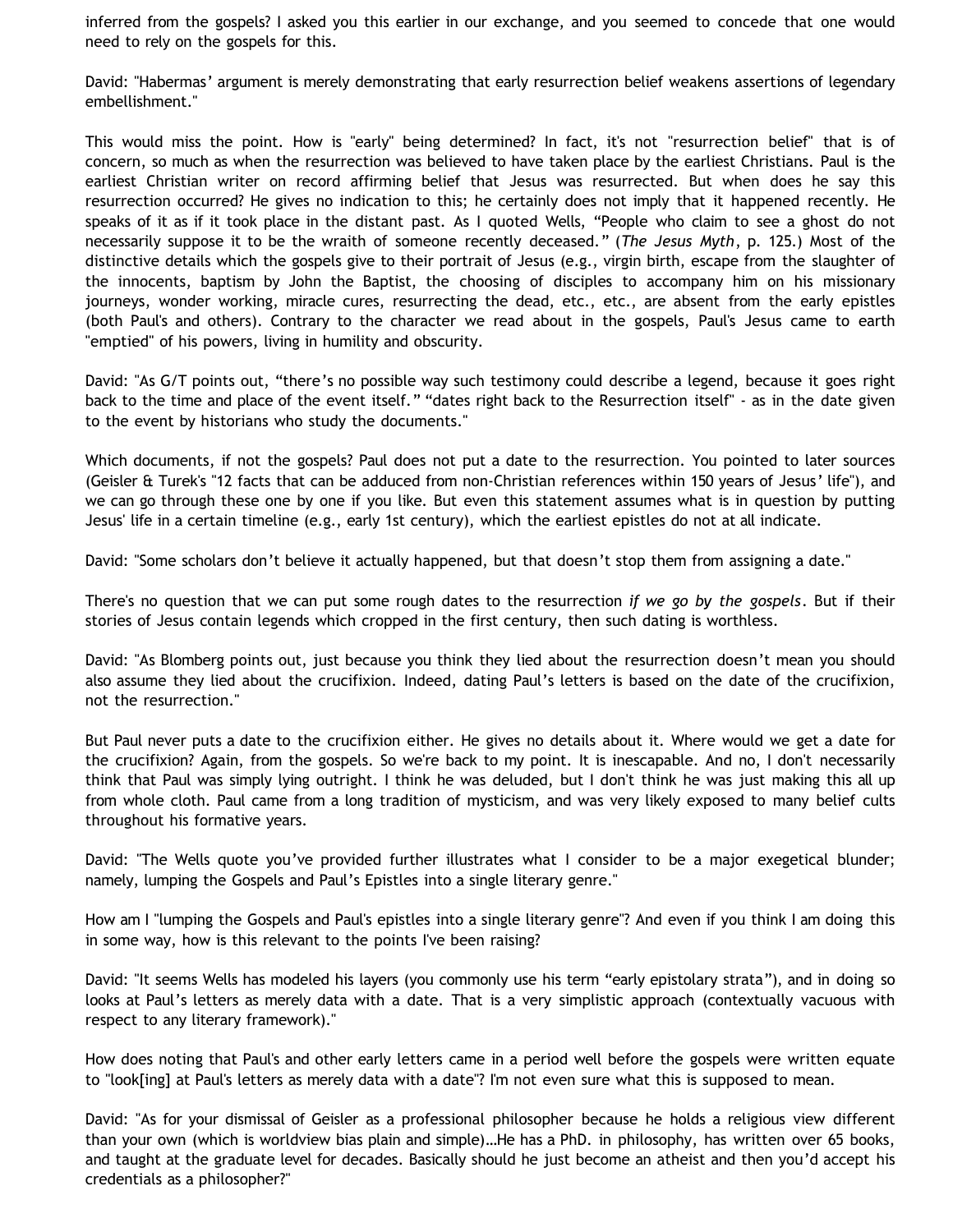There are many atheists with PhDs in philosophy whose views I also would consider anti-philosophical. Simply being an atheist does not mean one is therefore also rational.

David: "Given religious views have driven the development of philosophical thought, by what standard would you deem defense of a religious position anti-philosophical?"

By an objective standard, of course.

I wrote: "...but there are some who do make the attempt to integrate their religious views with their life in the world. It's not a very pretty sight."

David asked: "What specifically are you referring to?"

Ever hear of Jim Jones, David Koresh, Marshall Applewhite, etc.?

I wrote: "The standard refrain that Paul's intended audience would have just known what he was talking about, does not help us very much, because it does not supply the details which Paul fails to give, nor does it confirm that the individuals who made up "the twelve" were the disciples mentioned in the gospels."

David: "When Paul leaves out details that his original audience would need in order to interpret his writings, you must agree that it is more probable that he is writing with his audience's background knowledge in mind, correct?"

I'd say he probably expected them to remember things that he had taught them while he was missionizing them, if that's what you mean. But what exactly did he teach them? Paul does not say. We can only go by what he gives us, and what he gives us does not jive with what we read in the gospels, flat and simple.

David: "Do you not think the legend theory of Wells to be rather ad hoc?"

Not at all.

Regards, Dawson

[August 26, 2008 11:03 AM](http://bahnsenburner.blogspot.com/2008/08/5737931579642818368)

[david](http://www.blogger.com/profile/08071763988772047093) said...

Dawson,

1. Now we're back peddling. The fact that you won't notate a formal argument shows me one of two things: a) you can't b) you know it will demonstrate that you are incorrect

If a) you shouldn't be accusing someone of circular argumentation in the first place.

If b) you should be intellectually honest and admit you were incorrect.

**Why and where** do G/T assume the gospel's account of the resurrection is true??? I'm sorry but you are plainly in error here, and yet you want to argue your way out of it.

2. Dawson: *"Even on their own stated terms, problems abound. Paul was the earliest writer of the NT. He claims that Jesus had an earthly life, was crucified and resurrected. Was Paul an eyewitness to these things? No, he wasn't. So even if we want to say that Paul was writing "soon after the events" (something Paul himself does not indicate), he surely was not an eyewitness. The gospels, which do put a timeframe, location and situation to Jesus' life, crucifixion and resurrection, were written much later, and appear to draw on various traditions whose roots come from different corners of the cultic universe"*

You consistently misconstrue the intentions of the G/T, which doesn't surprise me given how you interpret Paul. :)

Absolutely none of what you just said provides any refutation to G/T.

3. *"The point in question, however, is not the date of the belief in the resurrection, but the time, place and circumstances of the resurrection as Paul understood it versus how the gospels portray it. As you yourself quote*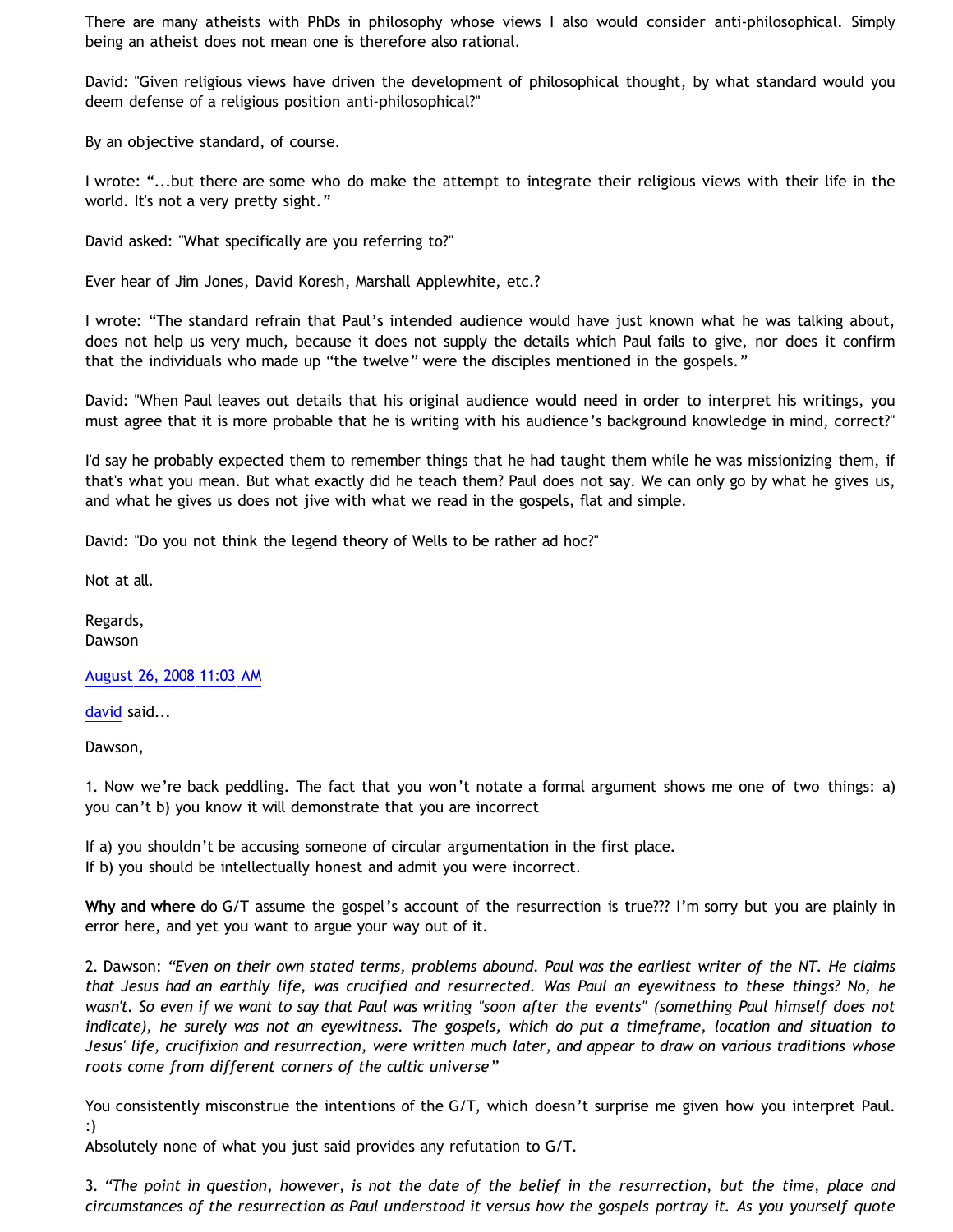*Geisler & Turek, they claim that the creed which Paul is supposedly reciting in I Cor. 15 "dates right back to the Resurrection itself."*

You've made it painfully clear you are incapable of reading G/T on their own terms and instead must import your position about the legend theory into every sentence. The consistency of Paul and the Gospels has nothing to do with this argument, absolutely nothing. If you are going to do an internal critique, you can't bring in external evidence, you must examine the argument on its own terms. See Drew's post on the problem of evil for an example:

www.beginningwisdom.blogspot.com

4. Dawson said: "Understood. But how do they arrive at the date of "the Resurrection itself" without assuming the timeline inferred from the gospels? I asked you this earlier in our exchange, and you seemed to concede that one would need to rely on the gospels for this."

There is nothing wrong with relying on the Gospels. Earlier in the chapter they argued for the reliability of the Gospels (specifically non-Christian sources who would have no reason to corroborate the legend for its sake).

5. *There's no question that we can put some rough dates to the resurrection if we go by the gospels. But if their stories of Jesus contain legends which cropped in the first century, then such dating is worthless.*

Completely unable to see outside the goggles of the legend theory, it is amazing.

6. Dawson said: *How am I "lumping the Gospels and Paul's epistles into a single literary genre"? And even if you think I am doing this in some way, how is this relevant to the points I've been raising?*

Because you are assuming Paul should have given more historical data about Jesus. If Paul gave more data, you would have little ground for positing legend development. Paul wasn't writing a Gospel!

7. David: *"Given religious views have driven the development of philosophical thought, by what standard would you deem defense of a religious position anti-philosophical?"*

Dawson: *By an objective standard, of course.*

Is this really all the support you will offer for that claim, or are you playing games? I think an honest answer or a simple "never mind I don't know what I was talking about" will suffice.

8. Dawson: *"...but there are some who do make the attempt to integrate their religious views with their life in the world. It's not a very pretty sight."*

David asked: *"What specifically are you referring to?"*

Dawson: *Ever hear of Jim Jones, David Koresh, Marshall Applewhite, etc.?*

So what exactly is your point? Some people have religious views that in practice don't' agree with your personal moral standard?

[August 26, 2008 3:54 PM](http://bahnsenburner.blogspot.com/2008/08/854605726004053646)

[Bahnsen Burner](http://www.blogger.com/profile/11030029491768748360) said...

David: "Why and where do G/T assume the gospel's account of the resurrection is true???"

I've spelled this out for you several times now. I'm not sure what doing so one more time will do if you don't see it yet. But I'll do so again just for grins if nothing else:

By assuming the accuracy of the dating inferred from the gospel narratives (which they clearly do when they claim that the creed which Paul is supposedly quoting in I Cor. 15 is too early to be a legend), Geisler and Turek are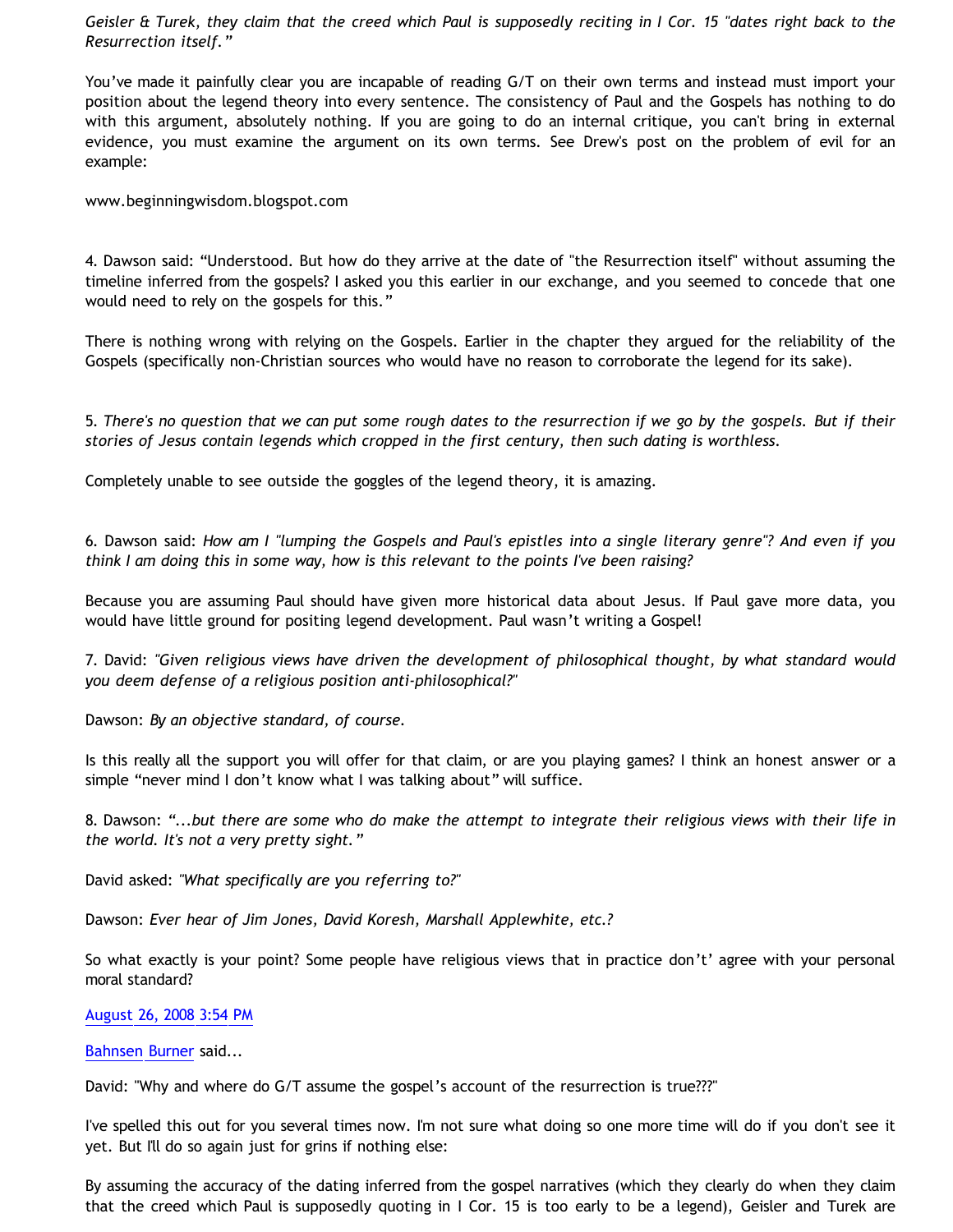assuming that the resurrection actually took place according to the gospel accounts. They wouldn't be able to make the kind of claim they do make without this assumption. They're essentially saying that the story of Jesus' resurrection couldn't be a legend because belief in it arose too close to when the resurrection happened. That's simply a circular argument.

Now I've asked you yourself to explain how we can get a date for the resurrection (not for belief in the resurection, but for the event itself) without relying on the gospels, and you've not been able to come up with anything. Unless you can explain how we can date the resurrection to ca. 30 AD without appealing to the gospels, then clearly one must rely on the gospels to come to this date. It's not in Paul, that much is clear, otherwise by now I think you'd have supplied it.

Regards, Dawson

[August 26, 2008 4:50 PM](http://bahnsenburner.blogspot.com/2008/08/3385471828982586331)

[david](http://www.blogger.com/profile/08071763988772047093) said...

By assuming the accuracy of the dating inferred from the gospel narratives (which they clearly do when they claim that the creed which Paul is supposedly quoting in I Cor. 15 is too early to be a legend), Geisler and Turek are assuming that the resurrection actually took place according to the gospel accounts.

No need to grin, this is simply false bro. You continue to insist that one must either reject or the accept the entire Gospel account as historical, and thats clearly a false dichotomy.

Furthermore, I initially said that I didn't think the creed could be dated outside of the Gospels. You can't simply toss your demands at me or G/T unless we are dealing with your argument.

# [August 26, 2008 5:18 PM](http://bahnsenburner.blogspot.com/2008/08/6190694830374176419)

[david](http://www.blogger.com/profile/08071763988772047093) said...

"They're essentially saying that the story of Jesus' resurrection couldn't be a legend because belief in it arose too close to when the resurrection happened."

You are consistently confusing conclusions:

1. The resurrection really happened

2. Historian date the resurrection at 30AD

[August 26, 2008 5:28 PM](http://bahnsenburner.blogspot.com/2008/08/783648161046684236)

[david](http://www.blogger.com/profile/08071763988772047093) said...

Dawson,

In the interest of fairness here is my exposition of the G/T argument from page 241-243:

- P1. Legends require sufficient time for development (implicitly assumed)
- P2. As corroborated by multiple independent attestation, the crucifixion happened around 30AD
- P3. The Gospels record that the Resurrection happened 3 days later
- P4. The Corinthian creed predates the writing of Corinth (56AD), probably within 0-3 years of the Resurrection.
- P5. 0-3 years is not sufficient time for legend development.

Conclusion: The window between Resurrection and resurrection belief is insufficient for legend development.

Related conclusions of this argument that other apologists use:

C1. Early belief in the Resurrection requires an alternative explanation.